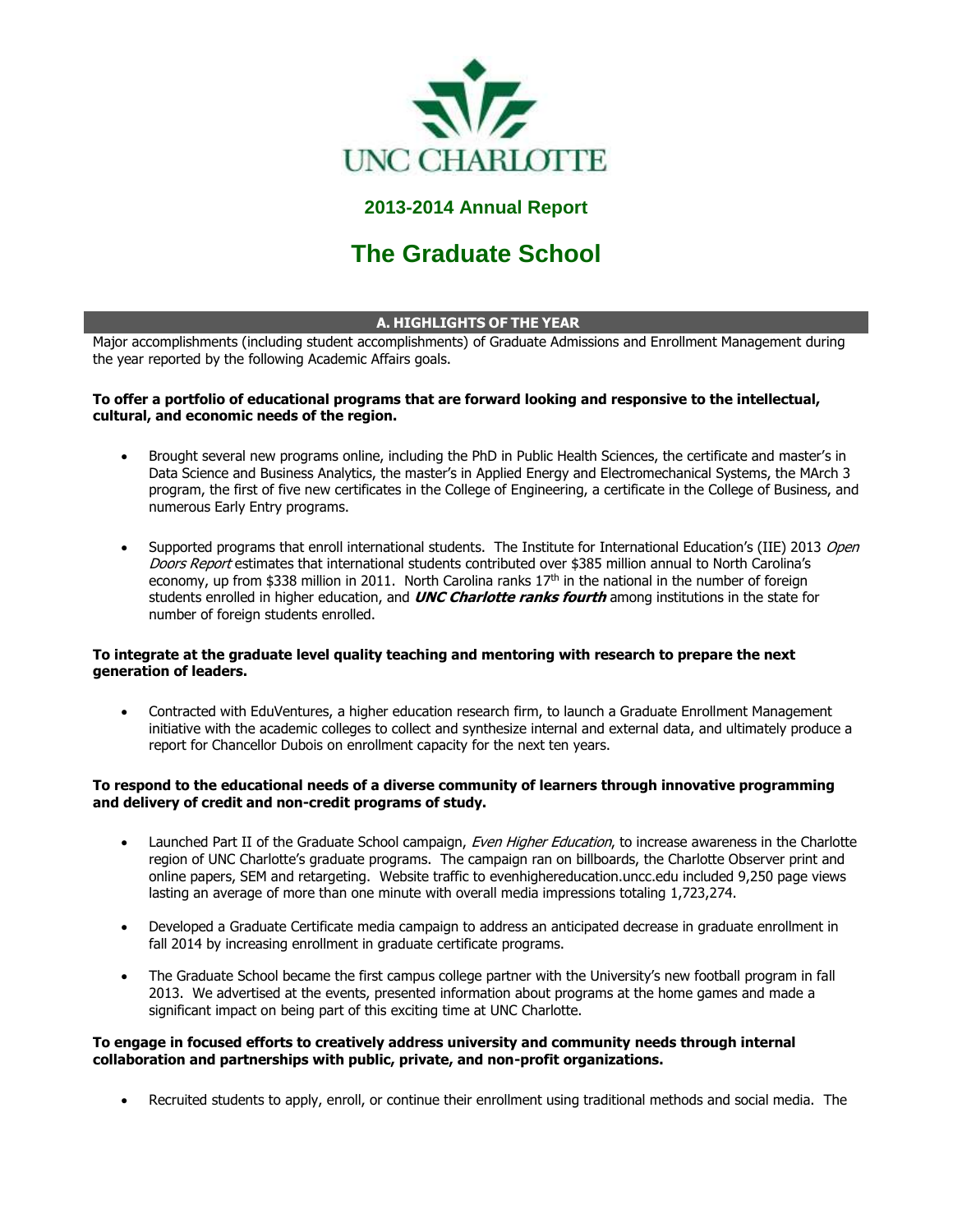Graduate Admissions staff had over **36,250 personalized interactions** with prospective students via face-toface appointments in the office, Information Sessions, Office Hour meetings, walk-in appointments, telephone and email communications. Graduate Admissions staff participated in 64 **Information Sessions** virtually or on campus for prospective graduate students, including programs geared specifically to underrepresented students.

- Associate Dean Watson traveled with faculty from the College of Computing and Information and the ISSO to recruit and enroll undergraduate students from Xidian University to the computer science and information technology programs.
- Participated in the IT Master Plan subcommittee work and provided input to the vendor, BerryDunn, related to IT needs for the Graduate School. Also participated as a pilot office for the IT Risk Assessment project, as well as joint testing for all Banner upgrades, patches and enhancements.
- Members of the Graduate Enrollment Management team and ITS met weekly to develop and test business requirements for AdmissionPros in an effort to provide a custom graduate information system for faculty and staff that is nimble and utilizes a relational database to efficiently store person, application, event, recommendation and prospect data. System implementation was November 2013. Worked included importing 10K+ images from an in-house imaging solution to AdmissionPros and ImageNow, as well as decommissioning ApplyYourself.
- Associate Dean Watson co-chaired the ITS Enterprise Applications Subcommittee to support systems that are utilized by most campus stakeholders; she also served on the Credit Programs Advisory Committee for the Extended Academic Programs Unit, partnered with the Graduate School Communications Director and the Public Relations Director to coordinate marketing, advertising, graphic design, public relations, and website development for all graduate programs. AD Watson also continued her service on AACRAO's Public Policy Committee to discuss and make recommendations for Department of Education regulations. Director of Admissions Kathy Giddings cochaired the committee to move the undergraduate international admissions unit to (domestic) undergraduate admissions.
- Search Committee Service Watson: Director of Student Financial Aid and Assistant Vice Chancellor for Enterprise Applications; Williford: International Student Advisor.

#### **To support the success of faculty and staff through career development opportunities, mentoring, and access to supportive infrastructure.**

- Achieved an eight-year average graduation rate of 55.59% for doctoral students who enrolled between 2003 to 2005. (See Appendix A for details)
- Face-to-face training was provided to on the new AdmissionPros system to Graduate Program Directors and administrative staff.
- Developed the Graduate Faculty Appointment System (GFAS), a replacement system for the existing Access database used to house this information. The system provides some Banner integration and can distribute the nomination workload to the various Departments. The Administration section is nearly complete, pending final approval, training, and migration of existing data.
- Continued to provide excellent training on the *ApplyYourself* system for Graduate Program Directors and their administrative staff so that review and admission of graduate students could be performed as expediently as possible. In November, provided training on AdmissionPros for GPDs, committee members, and administrative staff.
- Retained key staff during the 2013-2014 academic year, although Computing Consultant Nader Ibrahim resigned to move to Washington State with his wife. Temporary help was hired to process the mail and scan and index documents. High employee connection and loyalty to the profession forged a cohesive team that was tactile and nimble in its ability to enhance workflow, improve systems, and produce quality results.

#### **To actively promote diversity among faculty, students, and staff and in the curriculum.**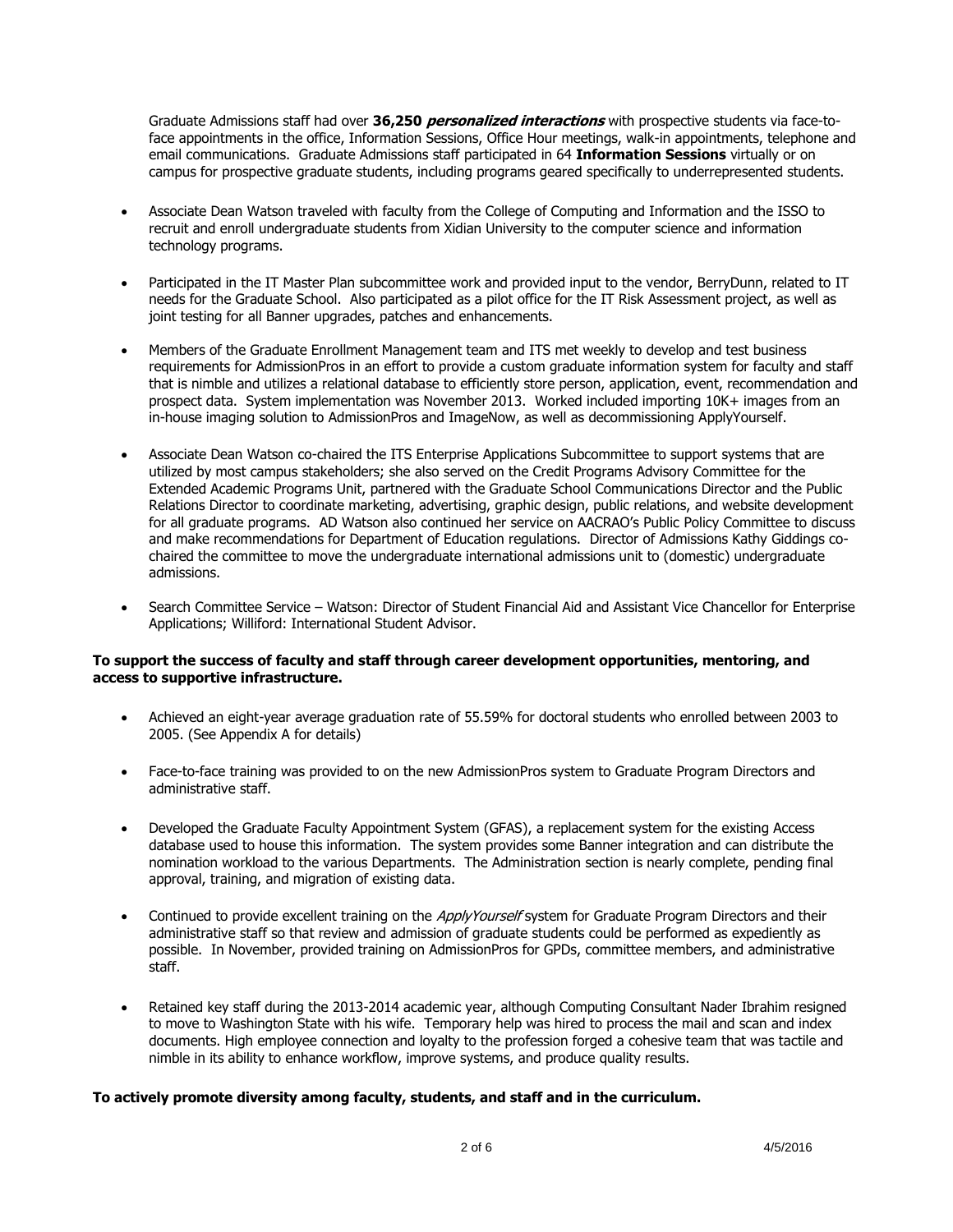- Increased fall 2013 enrollment to **5,068** graduate students, representing **19.07%** of the total University headcount **(26,571**).
- Enrolled the most **diverse** graduate class ever: **21.86%** (1,108) under-represented ethnic minorities and **19.16%** (971) international.
- Enrolled one new foreign Fulbright student in fall 2013 for a total of four enrolled foreign Fulbright students. As of May 2014, six foreign Fulbright students, from Germany, Ghana, Indonesia, Haiti, Niger and the Netherlands, have graduated from UNC Charlotte.

#### **To create a flexible, responsive culture that uses effective review and assessment as the basis for improvement.**

- **Established GradConnect, a pilot project utilizing current graduate students to reach out (connect) to prospective** students at each stage of the application process with the goal to increase 2014 fall enrollment. From March  $15<sub>′</sub>$ 2014 to May 1, 2014, over 3800 prospective students were contacted.
- Awarded \$540K in student funding from Academic Affairs to encourage recruit and enroll exemplary students in programs with capacity to enroll additional students in fall 2014.
- Went live with AdmissionPros in November 2013, providing prospective students and Graduate Program Directors with a custom graduate information system. The system includes a portal for prospective students [\(https://mygradschool.uncc.edu\)](https://mygradschool.uncc.edu/), a portal for Graduate Program Directors and admissions committee members to review applications and render admission recommendations [\(https://egrad.uncc.edu\)](https://egrad.uncc.edu/), a recommendation portal, an integrated event system, an electronic Financial Solvency Form, and a desktop solution. Data automatically feeds to Banner and ImageNow and back to AdmissionPros.
- Upon the recommendation of Department Chairs, initiated a graduate version of the successful undergraduate program called The 49er Finish, encouraging graduate students who interrupted their studies to return and complete their degrees.

#### **B. MAJOR NEW ACTION STEPS PLANNED TO ACHIEVE GOALS IN 2010-2015 STRATEGIC PLAN**

Describe major new action steps planned (if any) to achieve goals in the 2010-2015 Strategic Plan. (Note: this section was included in the event that major new action steps became necessary after the 2010-2015 Strategic Plan was finalized. For most units/depts./colleges, this section will be blank.)

 Enrollment management will continue work with Associate Deans, Deans, Department Chairs, andGraduate Program Directors to help them better understand enrollment capacity based on performance metrics; an electronic tool to manage the data collection will be designed to help with the effort.

#### **C. ANNUAL EVALUATIONS BY UNIT:**

Briefly describe any annual evaluations conducted by units/depts./colleges to assess outcomes that are not included in the unit/dept./college's 2010-2015 Strategic Plan (.e.g., scholarly productivity.)

- Partnered with EduVentures, an external research, to firm to collect enrollment projections and resources required to meet graduate enrollment from each of the academic colleges.
- Continued to survey graduate applicants to determine the ease of use of the ApplyYourself/AdmissionPros application systems and the admissions web site so that changes/enhancements could be made to optimize the applicant experience.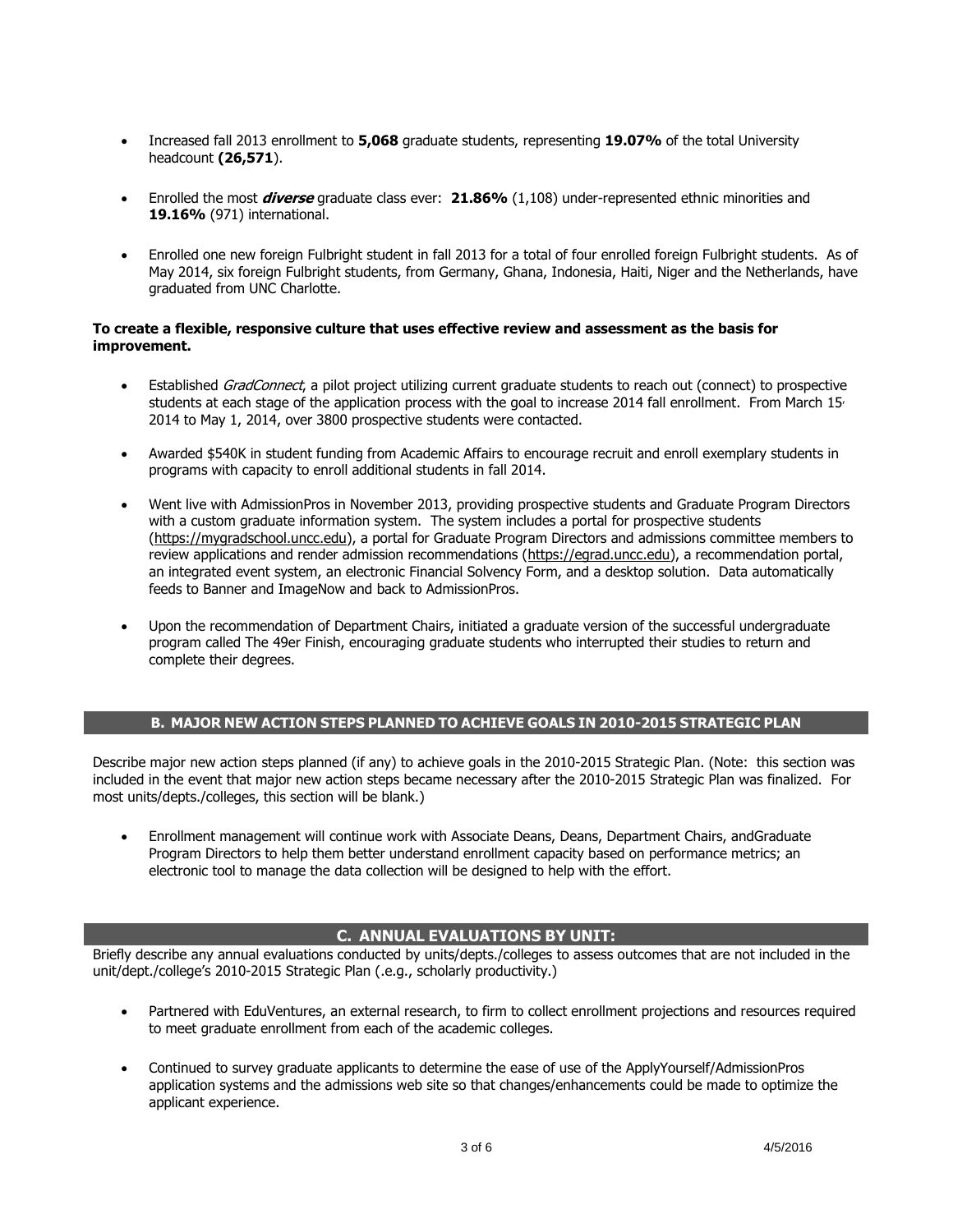Surveyed graduate applicants to determine the ease of the new admissions system (AdmissionPros). From November 2013-June 2014, there were 933 respondents - 59% were international (defined as not a US Citizen or US Permanent Resident). Of the 933 respondents, 97% indicated the online application was easy to complete; 60% indicated they contacted (51% via email) the Graduate School before or during the application process; and 89% were using Google to research graduate programs.

#### **Below are examples of evaluations conducted on a routine basis:**

- Graduate Application statistics (monthly and as needed)
- General Administration Application Report (April 15<sup>th</sup> through July 15<sup>th</sup>)
- Retention, Graduation and Persistence Reports (annually)
- Graduate registration reports (daily)
- Graduate retention/attrition reports (bi-annually)
- Graduate Applicant Survey (ongoing)
- Graduate Information Session Survey (ongoing)

## **D. EXAMPLES OF DATA-BASED IMPROVEMENTS DURING THE YEAR**

Describe 3 examples of how the unit/dept./college has used assessment data for the purpose of improvement during the year.

- Graduate Admissions routinely surveys graduate applicants to determine the ease of use of the application system so that changes/enhancements can be made regularly to optimize the applicant experience.
- Information from years' worth of graduate application and program director surveys was utilized to help design the business requirements for AdmissionPros.
- Utilized data obtained from application statistics, registration reports and feedback provided by the associate deans and Graduate Program Directors to determine enrollment projections for fall 2013.
- Information Sessions are regularly evaluated to determine if they meet the needs of prospective students, and changes are made to accommodate additional or different information as needed.
- Data at the program and aggregate levels are routinely analyzed to determine enrollment projections and environmental factors (both internal and external to the University) that may impact enrollment. Persistence data, application and admit data, and financial aid data are regularly reviewed.

### **E. ASSESSMENT OF EVALUATION METHODS**

Comment on the strengths and weaknesses of unit/dept/college's assessment methods and describe plans (if any) to strengthen outcomes assessment during the coming year.

As with past years, the implementation and utilization of an integrated data dashboard system to provide key enrollment metrics as well as collect enrollment and graduation projections would be quite valuable, and work is continuing to develop a sustainable solution to support Graduate Strategic Enrollment Management.

## **REQUIRED ATTACHMENTS TO 2013-2014 ANNUAL REPORT**

- **1. ANNUAL PROGRESS ASSESSMENT OF PERFORMANCE OUTCOMES FOR 2010-2015 STRATEGIC PLAN GOALS**: After completing sections III I. and III J. of your 2010-2015 Strategic Plan (i.e., the annual report section of the strategic plan template), print and attach here your entire 2010-2015 Strategic Plan.
- **2. STUDENT LEARNING OUTCOMES ASSESSMENT DATA:** Attach a 2013-14 Student Learning Outcomes Assessment Plan and Report Template for each degree program offered in the college. Colleges that do not submit Student **Learning Outcomes Assessment Plan and Report Templates for each degree program offered in the**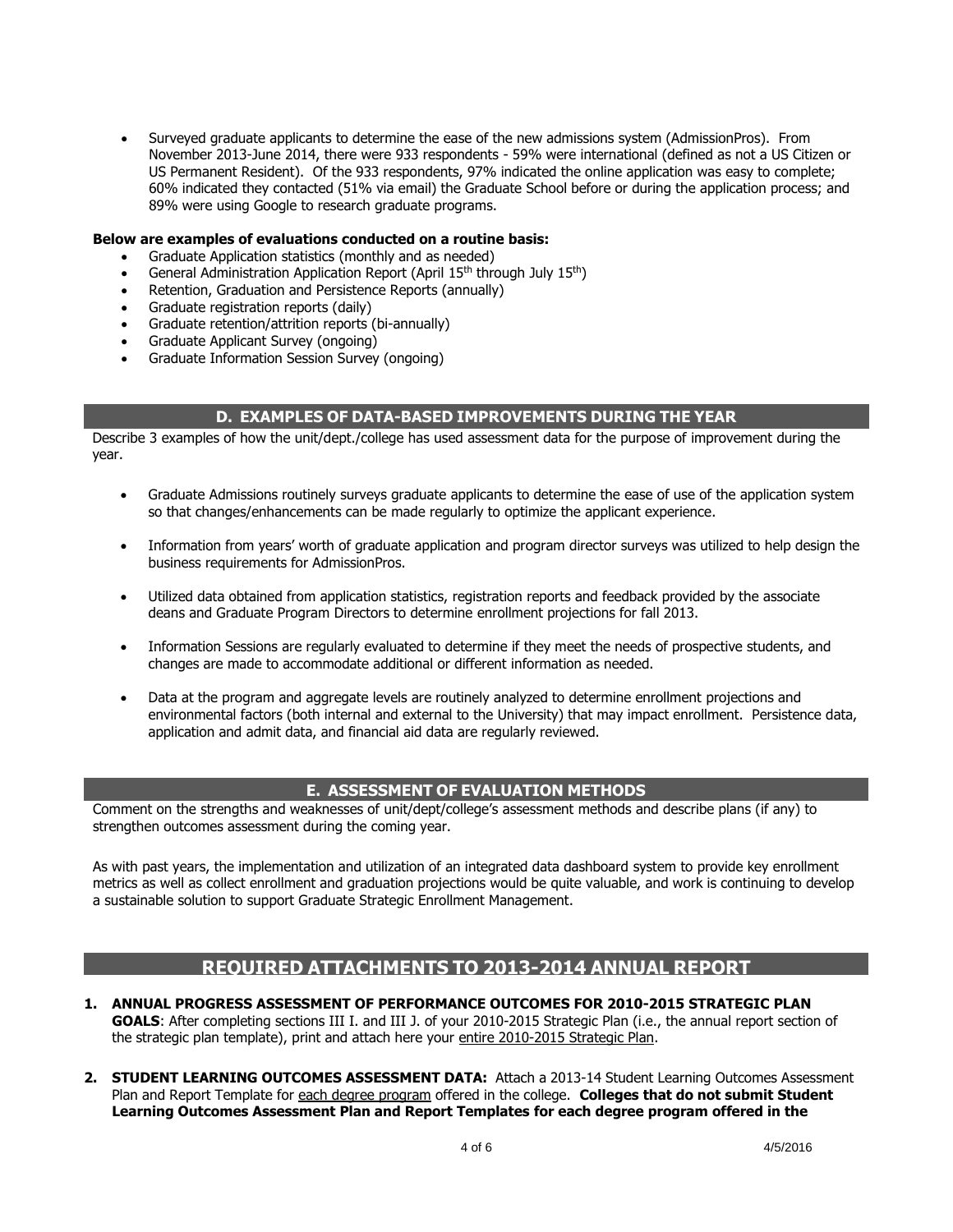#### **college will be contacted by OAA.**

- **3. (FOR DEANS AND ASSOCIATE PROVOSTS ONLY) MEMORANDUMS TO DEPARTMENT AND UNIT HEADS:**  Deans and associate provosts are to attach copies of their written feedback to department and unit heads on the status of outcomes assessment in the department or unit, and identifying any areas meriting priority attention in the coming year.
- **4. (ONLY APPLICABLE IF ATTACHED) INSTITUTIONAL EFFECTIVENESS REPORT ASSESSMENT FINDINGS:**

 Attach the 2013-14 Institutional Effectiveness Report template with assessment findings. This report includes assessment findings of units that directly support the institutional mission and goals.

**5. (FOR DEANS AND ASSOCIATE PROVOSTS ONLY) OPTIONAL STRATEGIC PLAN SCORECARD EVALUATIONS**

Attach the optional 2013-14 Strategic Plan Scorecard evaluation of the annual report. The purpose of this self-evaluation is to strengthen the quality of the annual reports produced by each unit and to produce annual reports that have a long-term impact on successful attainment of goals